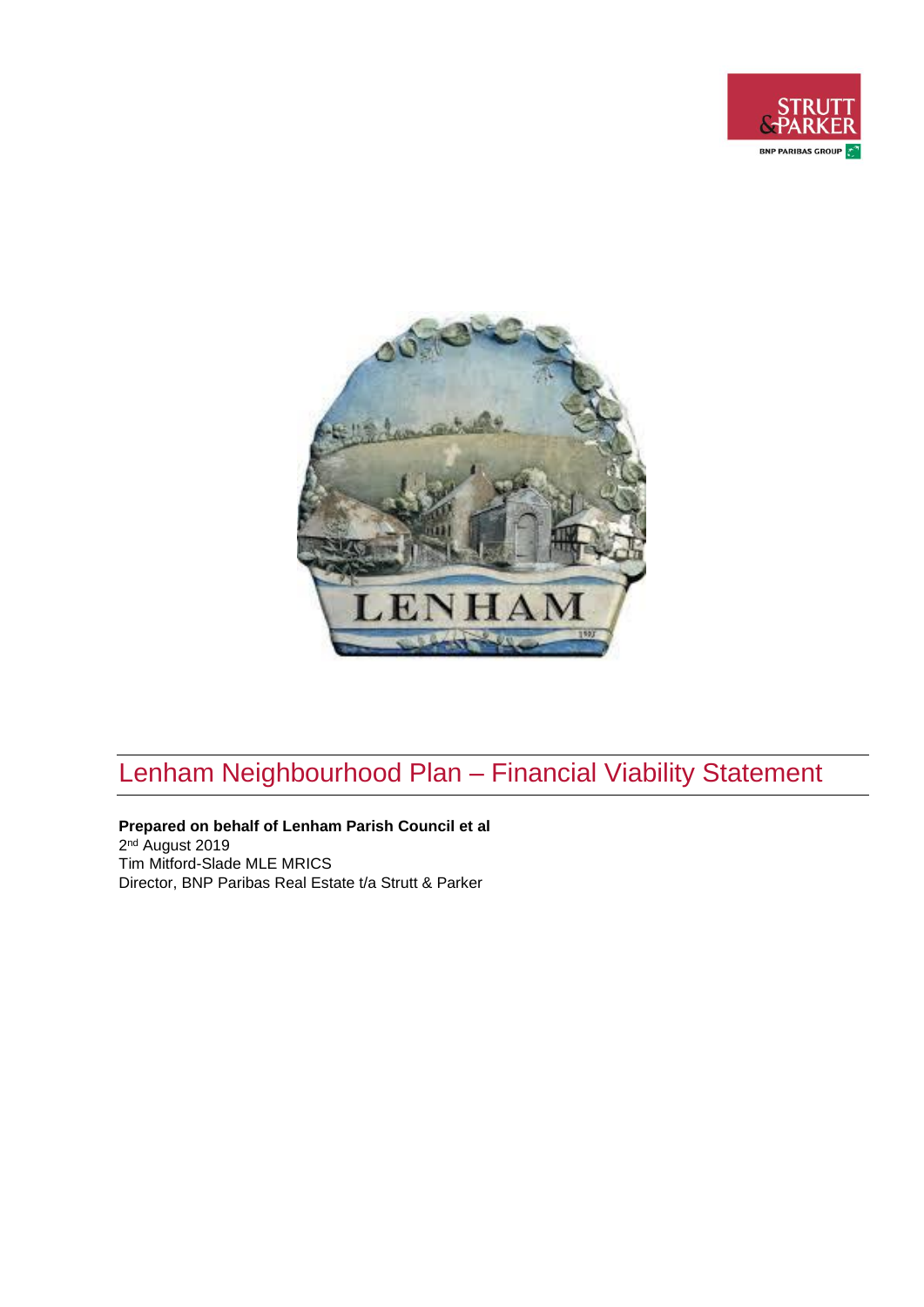## **Contents**

### **Report**

| $\mathbf{1}$ . | <b>Executive Summary</b>                   | 3  |
|----------------|--------------------------------------------|----|
| 2.             | <b>Background</b>                          | 4  |
| 3.             | <b>Methodology and Basis of Appraisals</b> | 6  |
|                | 4. Lenham Strategic Housing Delivery Sites | 8  |
| 5.             | <b>Benchmark Land Value (BLV)</b>          | 10 |
| 6.             | <b>Residual Land Value (RLV)</b>           | 11 |
| 7.             | <b>Conclusions</b>                         | 12 |
|                | <b>Appendices</b>                          |    |
|                | <b>LNP Proposed Housing Sites</b>          | А  |

| в |
|---|
|   |
|   |
|   |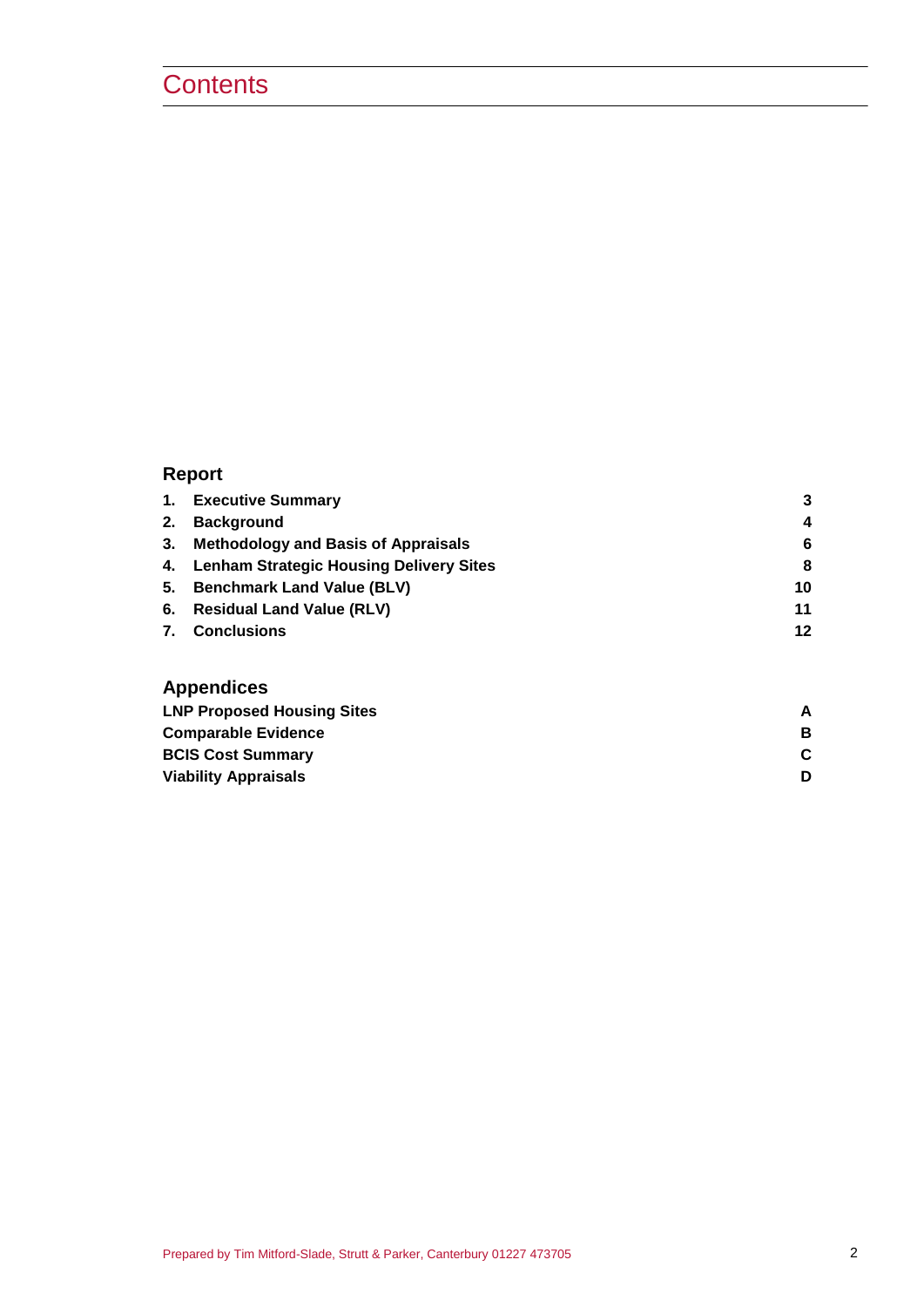### <span id="page-2-0"></span>**1. Executive Summary**

- 1.1 I have been instructed by Lenham Parish Council ('LPC') to carry out an independent Financial Viability Statement ('FVS') to support the Lenham Neighbourhood Plan ('LNP') and to assess the viability of strategic sites in Lenham as part of the plan-making process in accordance with the National Planning Policy Framework ('NPPF') and the Ministry of Housing, Communities & Local Government Guidance on Viability published on 6<sup>th</sup> March 2014 and last updated on 9<sup>th</sup> May 2019 ('PPG on Viability'). This FVS has been undertaken in the context of the LNP Regulation 14 Consultation Draft September 2018.
- 1.2 This FVS sits alongside the LNP which covers the Parish of Lenham and sets out the local community's aspirations for the village over the period to 2031, principally establishing policies in relation to land use and development that will influence future planning applications and decisions around Lenham.
- 1.3 Under policies SP8(6) and H2(3) of the Maidstone Borough Local Plan 2017 ('MBLP 2017'), Lenham should be a broad location for housing growth for the delivery of approximately 1000 dwellings up to 2031. The Strategic Environmental Assessment ('SEA') sets out the areas considered for growth by LPC. From the SEA arose the Strategic Housing Delivery Sites ('SHDS') allocated in the LNP as follows:

| <b>Site</b> | Location          | <b>Address</b>                                              | Area (ha) | <b>Units</b> |
|-------------|-------------------|-------------------------------------------------------------|-----------|--------------|
| Site 1      | North East        | Land South of Old Ashford Road                              | 2.83      | 85           |
| Site 2      | South West        | Land West of Headcorn Road & North of Leadingcross<br>Green | 3.67      | 110          |
| Site 3      | South West        | Land East of Old Ham Lane & South of the Railway            | 7.67      | 230          |
| Site 4      | South West        | Land West of Headcorn Road & South of the Old<br>Goods Yard | 3.67      | 110          |
| Site 5      | <b>North West</b> | Land West of Old Ham Lane & North of the Railway            | 12.00     | 360          |
| Site 6      | North West        | <b>William Pitt Field</b>                                   | 1.67      | 50           |
| Site 7      | North West        | Land West of Loder Close                                    | 1.83      | 55           |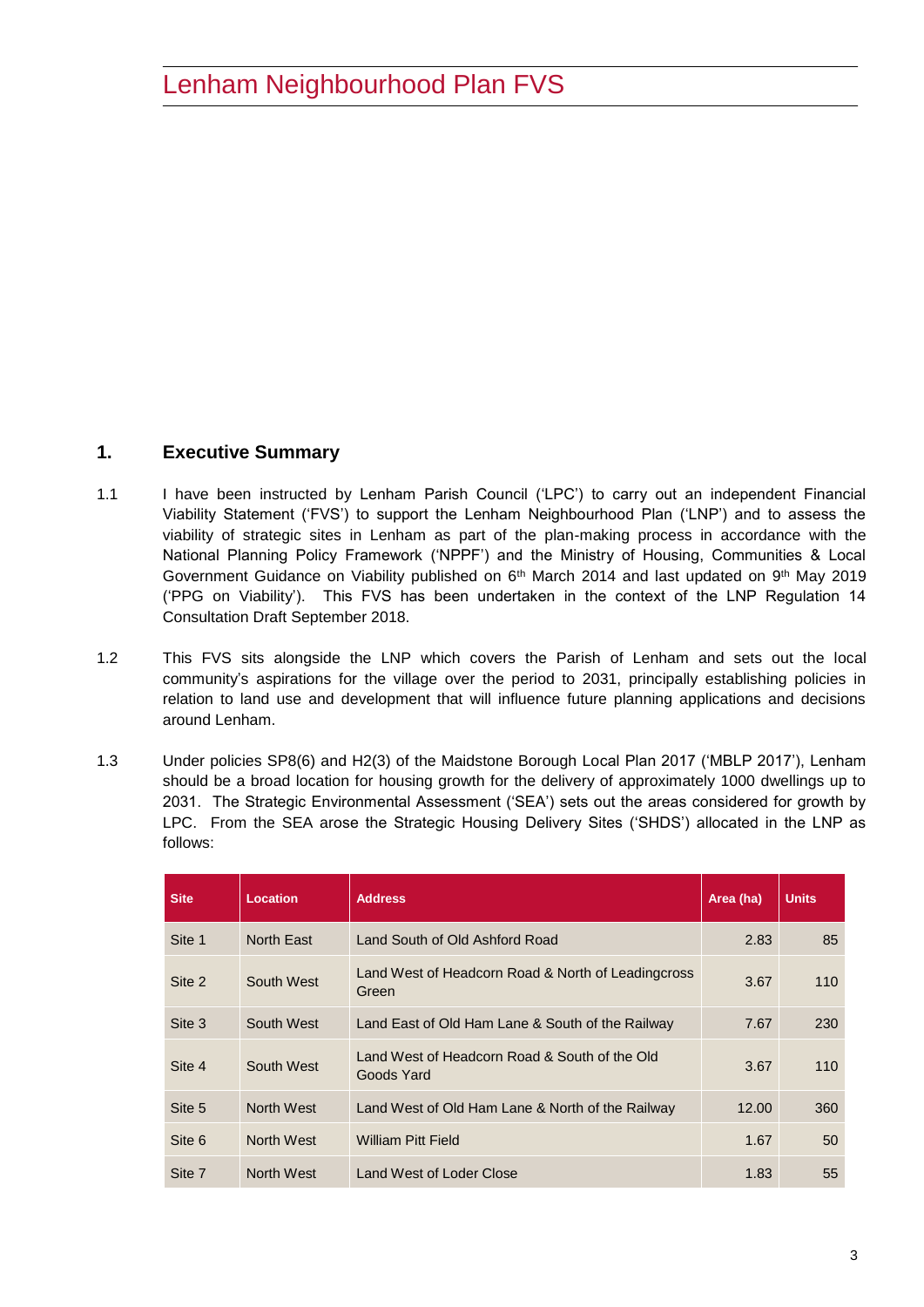1.4 In accordance with paragraph 34 of the NPPF a typology approach to viability is endorsed by the PPG on Viability. This is a process plan-makers can follow to ensure that they are creating realistic, deliverable policies based on the type of sites that are likely to come forward for development over the plan period. In following this process, plan-makers can first group sites by shared characteristics such as location, whether brownfield or greenfield, size of site and current and proposed use or type of development. The characteristics used to group sites should reflect the nature of typical sites that may be developed within the plan area and the type of development proposed for allocation in the plan. This FVS focuses on seven typologies relating to the SHDS outlined above and concludes that all can be brought forward with a policy compliant provision of affordable housing, Section 106 and Community Infrastructure Levy ('CIL') payments whilst maintaining an appropriate landowner premium and a developer's return, summarised as follows:

| <b>Site</b> | <b>GDV</b>   | <b>All Costs</b> | <b>EUV</b> | <b>Landowner</b><br><b>Premium</b> | <b>Return to</b><br><b>Developer</b> | Surplus or<br>Deficit? |
|-------------|--------------|------------------|------------|------------------------------------|--------------------------------------|------------------------|
| Site 1      | £23,917,539  | £16,676,470      | £70,750    | £3,113,000                         | £3,891,384                           | £165,935               |
| Site 2      | £31,066,521  | £21,582,672      | £91,750    | £4,037,000                         | £5,057,629                           | £297,470               |
| Site 3      | £64,785,861  | £44,583,850      | £191,750   | £8,437,000                         | £10,553,594                          | £1,019,667             |
| Site 4      | £31,066,521  | £21,585,672      | £91,750    | £4,037,000                         | £5,057,629                           | £294,470               |
| Site 5      | £101,469,009 | £69,537,962      | £300,000   | £13,200,000                        | £16,539,448                          | £1,891,599             |
| Site 6      | £13,903,392  | £9,734,601       | £41,750    | £1,837,000                         | £2,267,643                           | £22,398                |
| Site 7      | £15,367,224  | £10,744,194      | £45,750    | £2,013,000                         | £2,506,394                           | £57,886                |

### <span id="page-3-0"></span>**2. Background**

2.1 Policies SP8(6) and H2(3) of the MBLP 2017 identify Lenham as a broad location for housing growth and the delivery of approximately 1000 dwellings up to 2031. This FVS has been commissioned to assess the deliverability of these dwellings across the seven sites identified in the SEA report and SHDS within the Parish of Lenham. The FVS is informed by consultation with LPC, the landowners and their professional consultants over a number of meetings between January 2019 and August 2019. This FVS has been undertaken within the parameters of the NPPF and PPG on Viability, both updated in February 2019. Paragraph 34 of the NPPF states that planning should set out the contributions expected from development. This should include setting out the levels and types of affordable housing provision required, along with other infrastructure (such as that needed for education, health, transport, flood and water management, green and digital infrastructure). Such policies should not undermine the deliverability of the plan. The PPG on Viability goes on to say that plans should set out the contributions expected from development. This should include setting out the levels and types of affordable housing provision required and should be informed by evidence of infrastructure and affordable housing need, and a proportionate assessment of viability that takes into account all relevant policies, and local and national standards, including the cost implications of CIL and Section 106. Policy requirements should be clear so that they can be accurately accounted for in the price paid for land. To provide this certainty, affordable housing requirements should be expressed as a single figure rather than a range. Different requirements may be set for different types or location of site or types of development.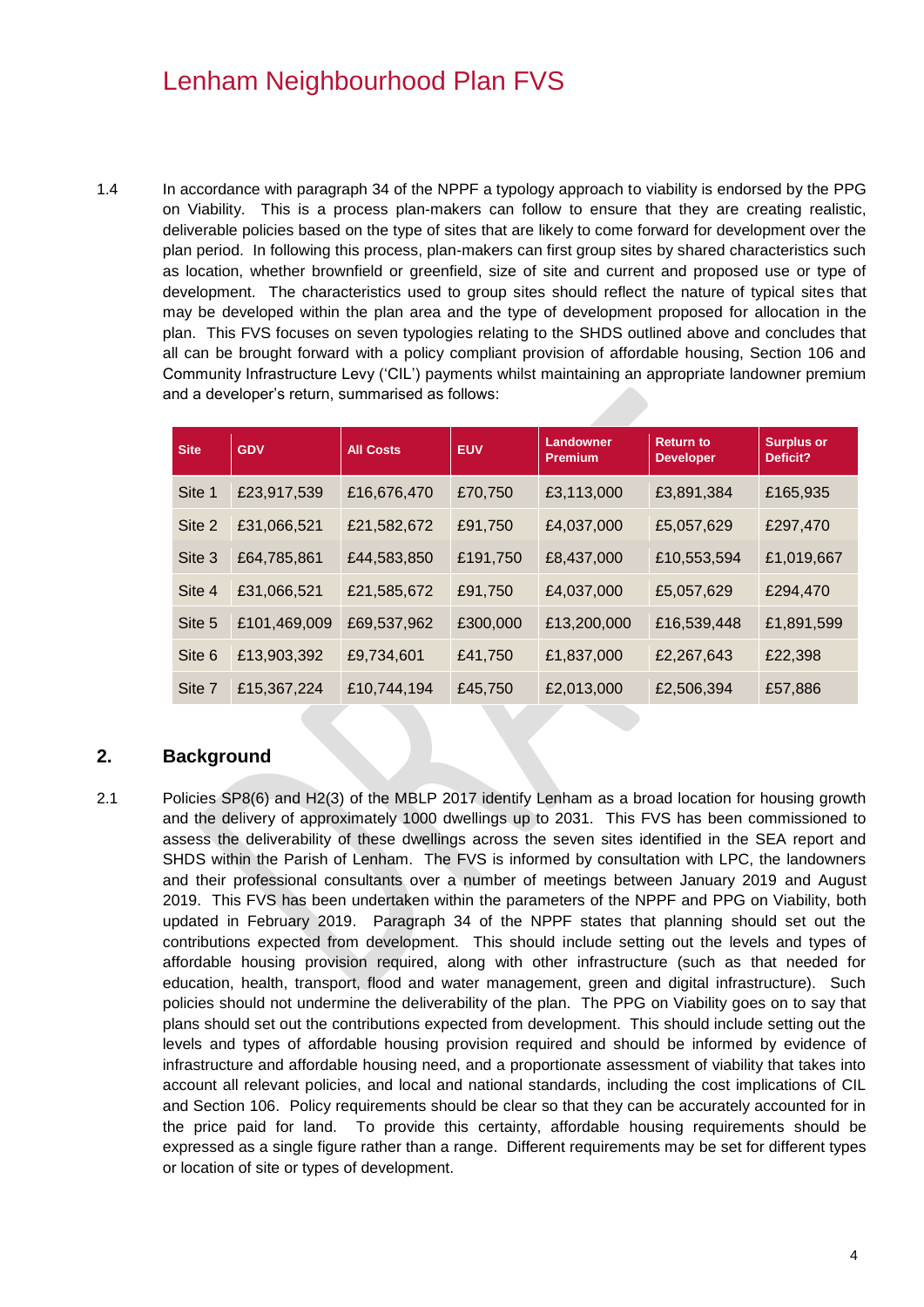- 2.2 The role for viability assessment is primarily at the plan-making stage. Viability assessments should not compromise sustainable development but should be used to ensure that policies are realistic, and that the total cumulative costs of all relevant policies will not undermine deliverability of the plan. It is the responsibility of plan-makers in collaboration with the local community, developers and other stakeholders, to create realistic, deliverable policies. Drafting a plan policy iterative and informed by engagement with developers, landowners, and infrastructure and affordable housing providers. Policy requirements, particularly for affordable housing, should be set at a level that takes account of affordable housing and infrastructure needs and allows for the planned types of site and development to be delivered, without the need for further viability assessment at the decision making stage. It is the responsibility of site promotors to engage in plan-making, take into account any costs including their own profit expectations and risks and ensure the proposals for development are policy compliant. Policy compliant means development which fully complies with up-to-date planned policies. A decision maker can give appropriate weight to emerging policies. The price paid for land is not a relevant justification for failing to accord with relevant policies in the plan. Landowners and site purchasers should consider this when agreeing land transactions.
- 2.3 Regardless of the assessment of viability at plan-making stage, it is accepted that some sites will not be viable or may not be able to tolerate the full provision of Section 106, CIL or affordable housing requirements due, principally, to abnormal site assembly costs. In these cases, developers have scope to make specific submissions at the planning application stage in light of this FVS should site specific costs be significantly greater than the assumptions made within this typology approach at the plan-making stage.
- 2.4 A typology approach is a process plan-makers can follow to ensure that they are creating realistic, deliverable policies based on a type of sites that are likely to come forward for development over the planned period. In following this process, plan-makers can first group sites by shared characteristics such as location, whether brownfield or greenfield, size of site and current and proposed use or type of development. The characteristics used to group sites should reflect the nature of typical sites that may be developed within the plan area and the type of development proposed for allocation in the plan. Average costs and values can then be used to make assumptions about how the viability of each type of site would be affected by all relevant policies. Plan-makers may wish to consider different potential policy requirements and assess the viability impact of these. Plan-makers can then come to view on what might be an appropriate Benchmark Land Value ('BLV') and policy requirement for each typology.
- 2.5 Plan-makers will then engage with the landowners, site promotors and developers and compare data from existing case study sites to help ensure assumptions of costs and values are realistic and broadly accurate. Market evidence can be used as a cross-check but it is important to disregard outliers. Information from other evidence in forming the plan, such as Strategic Housing Land Availability Assessments ('SHLAA') can also help to inform viability assessments. Plan-makers may then revise their proposed policy requirements to ensure they are creating realistic, deliverable policies.
- 2.6 Paragraph 57 of the NPPF goes on to state where up-to-date policies have set out the contributions expected from development, planning applications that comply with them should be assumed to be viable. It is up to the Applicant to demonstrate whether particular circumstances justify the need for a viability assessment at the application stage. The weight to be given to a viability assessment is a matter for the decision maker, having regard to all the circumstances in the case, including whether the plan and the viability evidence underpinning it is up-to-date, and any change in site circumstances since the plan was brought into force. All viability assessments, including any undertaken at the plan-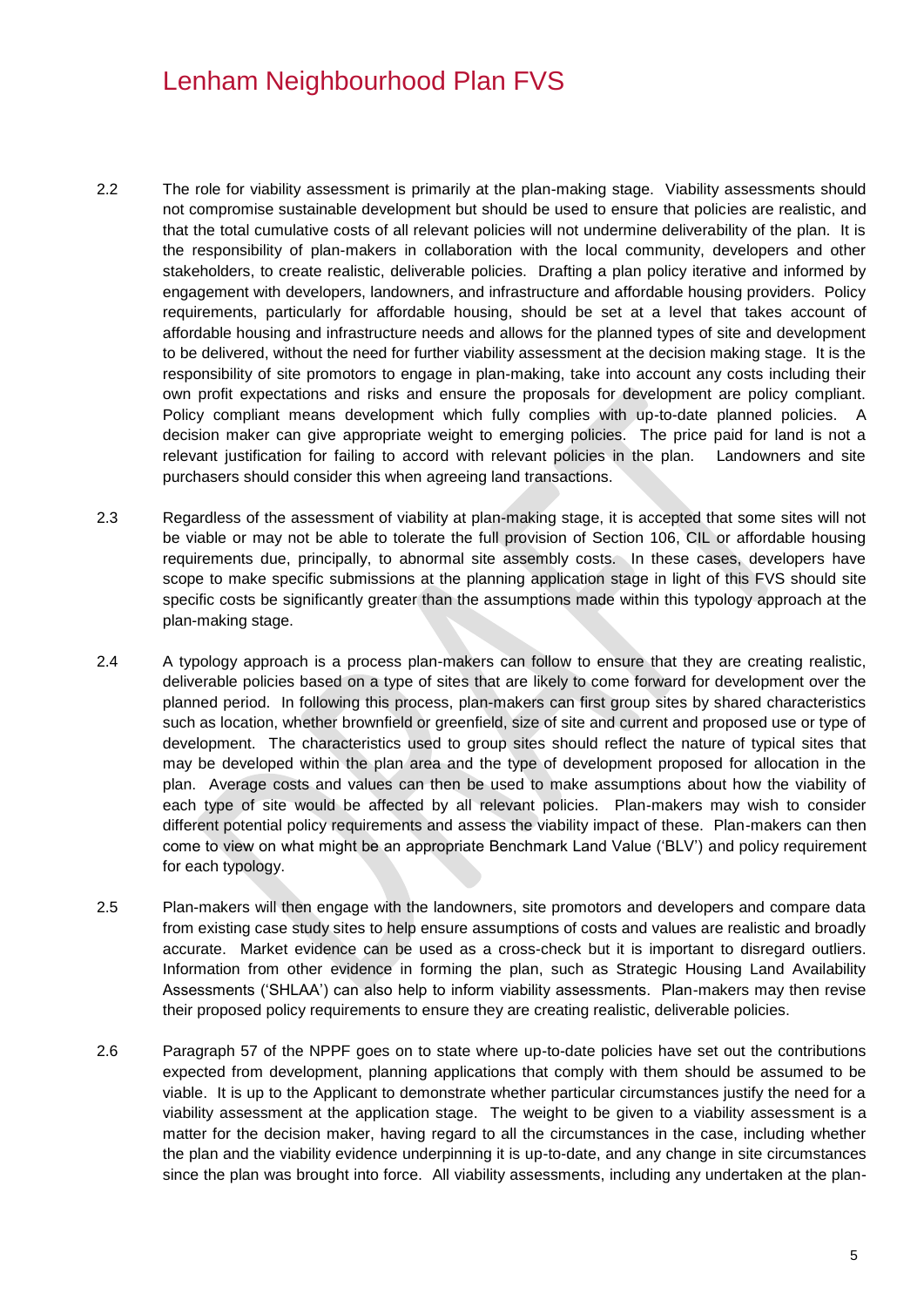making stage, should reflect the recommended approach in national planning guidance, including standardised inputs and should be made publicly available.

### <span id="page-5-0"></span>**3. Methodology and Basis of Appraisals**

- 3.1 There is no statutory technical guidance on how to go about viability testing. This FVS falls outside the scope of the Royal Institution Chartered Surveyors Global Valuations Standards 2017 and is not a formal valuation in that context. However, this FVS follows the *Viability Testing in Local Plans – Advice for Planning Practitioners* ('Harman Guidance') undertaken in June 2012. The Harman Guidance states that an individual development can be said to be viable if, after taking account of all costs, including central and local government policy and regulatory costs and the cost and availability of development finance, the scheme provides a competitive return to the developer to ensure that development takes place and generates a land value sufficient to persuade the landowner to sell the land for the development proposed. If these conditions are not met, a scheme will not be delivered.
- 3.2 Various planning Appeal Decisions along with the *Good Practice Guide* issued by the Homes and Communities Agency in July 2009 suggest that the most appropriate test for viability for planning policy purposes is to consider the Residual Land Value ('RLV') of schemes compared with the Existing Use Value ('EUV') plus a premium ('EUV+'). The premium over and above the EUV being set at a level to provide the landowner with a competitive return and the inducement to sell. This methodology is illustrated as follows:
- 3.3 A summary of the residual process is:



- 3.4 If the RLV driven by a proposed scheme is reduced to significantly below an appropriate BLV, it follows that it is commercially unviable to pursue such a scheme, and the scheme is unlikely to proceed.
- 3.5 The RLV approach (as summarised above) can be inverted so that it becomes a 'residual profit appraisal' based upon the insertion of a specific land cost/value (equivalent to the BLV) at the top. By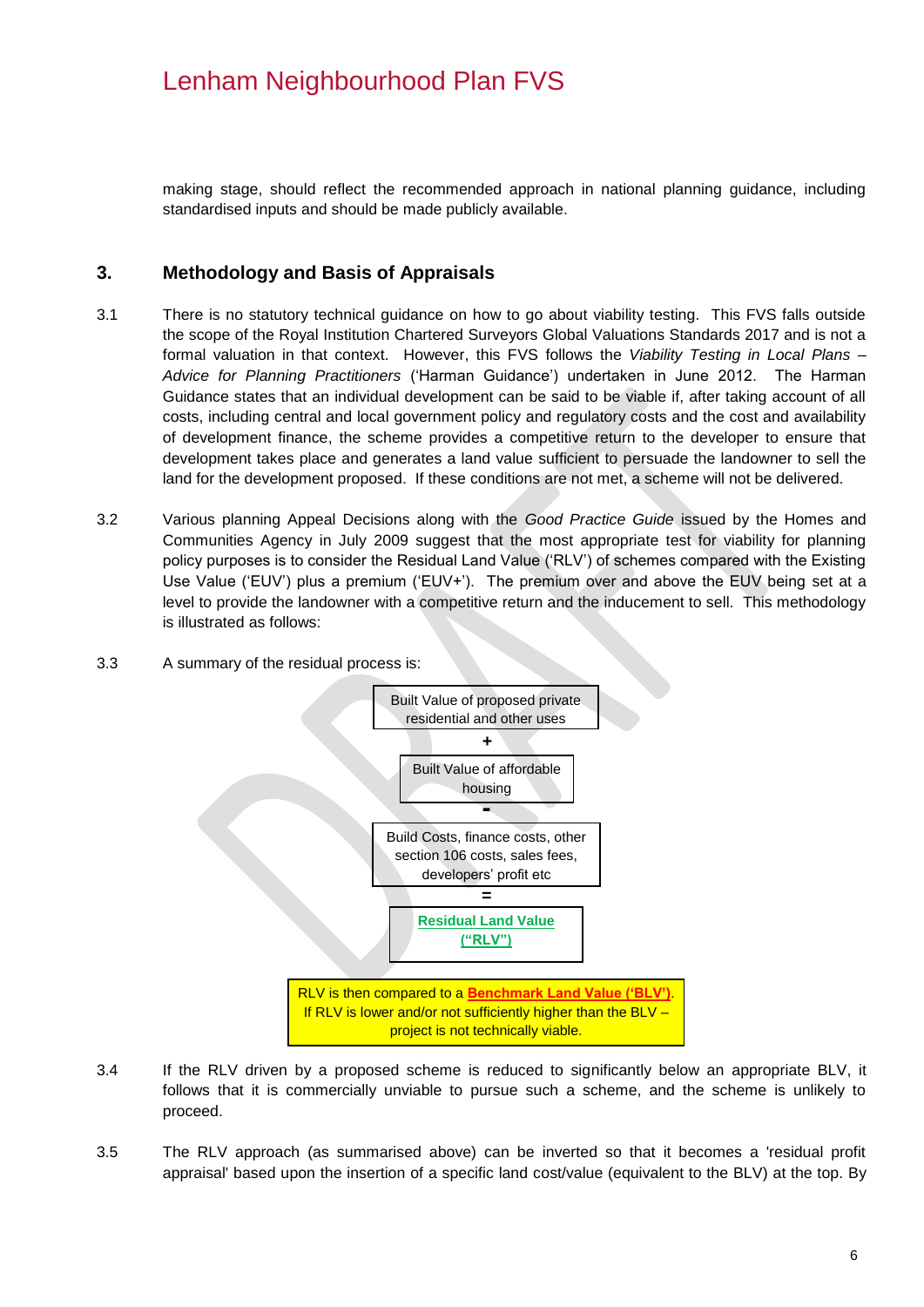doing this, the focus is moved onto the level of profit driven by a scheme. This is a purely presentational alternative.

3.6 In the following graphic, the bar illustrates all the income from the scheme. This is set by the market, rather than by the developer or Local Authority, and is largely, therefore, fixed. The developer has relatively little control over the cost of development and whilst there is scope to build to different standards and with different levels of efficiency the costs are largely out of the developer's direct control, they are what they are depending on the development.



- 3.7 It is well recognised in viability testing that the developer should be rewarded for taking the risks of development. The NPPF terms this the 'competitive return'. The NPPF states that viability should consider competitive returns to a willing landowner and willing developer to enable the development to be deliverable. This return will vary significantly between projects to reflect the size and risk profile of the development and the risks to the project. A rigid approach to assumed profit levels should be avoided and comparable schemes or data sources reflected wherever possible. A competitive return for the landowner is the price at which a reasonable landowner will be willing to sell their land for the development. The price will need to provide an incentive for the landowner to sell in comparison with the other options available. These options may include the current use value of the land or its value for a realistic alternative use that complies with planning policy.
- 3.8 Likewise, a development scheme will only be brought forward if there is an appropriate profit margin for a developer. The PPG on Viability goes on to say that potential risk is accounted for in the assumed return for developers at the plan-making stage. It is the role of developers, not plan-makers or decision makers, to mitigate these risks. The cost of fully complying with policy requirements should be accounted for in the BLV. Under no circumstances will the price paid for land be a relevant justification for failing to accord with relevant policies in the plan. For the purpose of plan-making an assumption of 15% to 20% of Gross Development Value ('GDV') may be considered as a suitable return to developers in order to establish the viability of plan policies. Plan-makers may choose to apply alternative figures where there is evidence to support this according to the type, scale and risk profile of planned developments. A lower figure may be more appropriate in consideration of delivery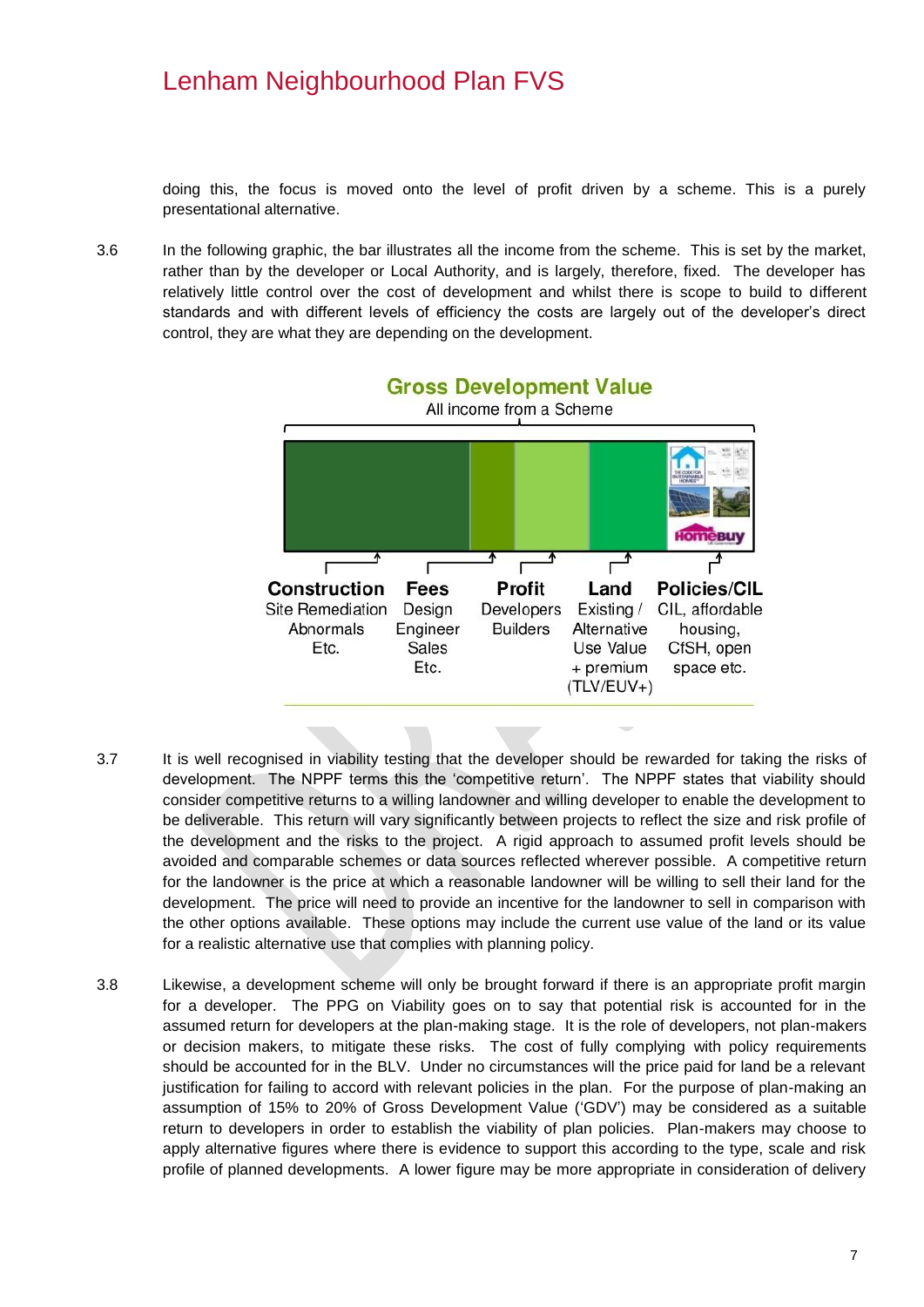of affordable housing in circumstances where this guarantees an end sale of the known value and reduces risk. Alternative figures may also be appropriate for different development types.

- 3.9 This FVS is prepared purely to assist LPC in the formation of the LNP and in accordance with the NPPF it may be placed in the public domain although we do not offer Maidstone Borough Council, their advisers and/or any third parties a professional duty of care.
- 3.10 In undertaking the FVS we have taken note of and utilised guidance on both Government and Local Policy as follows:
	- a) Maidstone Borough Local Plan 2017;
	- b) Maidstone Borough Council Revised Plan and CIL Viability Study 2015;
	- c) Maidstone Borough Council Local Plan and Viability Testing April 2013;
	- d) The Localism Act 2011;
	- e) National Planning Policy Framework 2019;
	- f) Planning Practice Guidance on Viability 2019;
	- g) Land Value Estimates and Policy Appraisal issued by HCLG 2018;
	- h) Viability and Planning System: The Relationship between Economic Viability Testing, Land Values and Affordable Housing in London dated January 2017.
	- i) Tonbridge and Malling Borough Council Local Plan Viability Study including Community Infrastructure Levy 2018;
- 3.11 Whilst it may seem odd to have a document referenced from Tonbridge and Malling Borough Council, this Local Plan and Viability Study undertaken by HDH Planning and Development Ltd in July 2018 is the most up-to-date guidance on viability in Kent and has been adopted by an adjoining Local Authority to Maidstone.

### <span id="page-7-0"></span>**4. Lenham Strategic Housing Delivery Sites ('SHDS')**

4.1 A total of seven sites have been identified within Lenham for the delivery of 1000 dwellings as shown on the LNP Proposed Housing Sites in **Appendix A**. Each of these can be summarised as follows:

#### **Site 1**

Land South of Old Ashford Road extends to 2.83 ha and is controlled by Dean Lewis Estates Ltd. Site 1 is allocated for development of approximately 85 dwellings with access to be provided via a new junction with Old Ashford Road along with the provision of a new road providing access to an area of strategic open space to the south. The land is currently in agricultural production.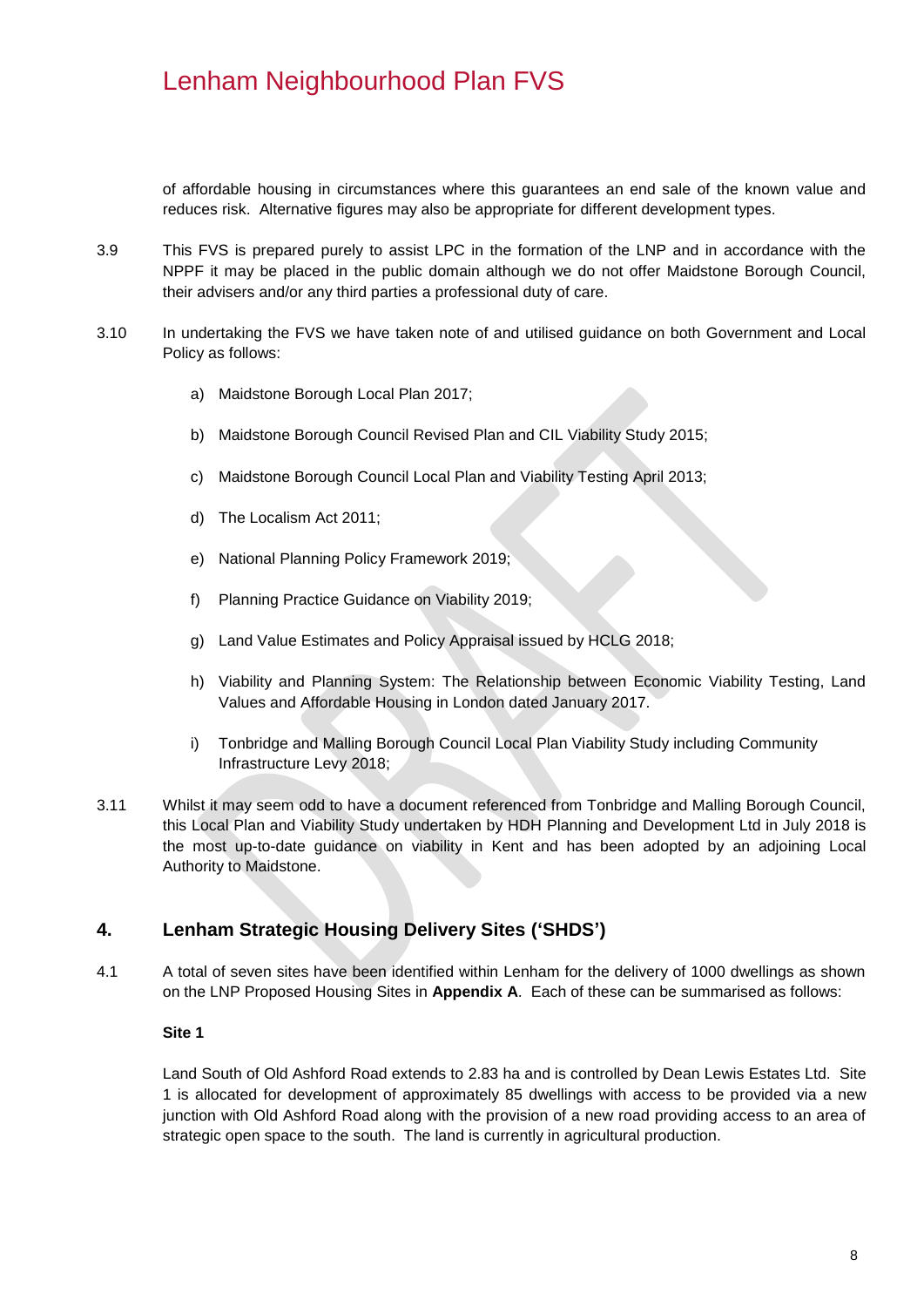#### **Site 2**

Land West of Headcorn Road and North of Leadingcross Green extends to 3.67 ha and is controlled by Tower Land. Site 2 is allocated for approximately 110 dwellings with access taken off a new junction with Headcorn Road. Access arrangements will include the provision of a new Southern Link Road within the site incorporating an appropriate footpath and cycleway line to the boundary with the adjoining allocated development sites to the north and west (Site 3 and Site 4). The new junction with Headcorn Road will provide for priority to be given to the new Southern Link Road running into the development area. The land is currently in agricultural production.

#### **Site 3**

Land East of Old Ham Lane and South of the Railway extends to 7.67 ha and is allocated for approximately 230 dwellings. Site 3 is controlled by Knight Land and access will be taken from a new junction with Old Ham Lane. The access arrangements will include provision for the Southern Link Road incorporating appropriate highway, footpath and cycleway links to the boundary of those allocated sites which lie to the east, namely Site 2 and Site 4. Access arrangements will include developer contributions towards a scheme of shuttle working on the Old Ham Lane Rail Bridge (also known as Smokey Bridge) and no dwellings shall be occupied until that scheme is operational and open to traffic. The land is currently in agricultural production.

#### **Site 4**

Land West of Headcorn Road and South of the Old Goods Yard extends to 3.67 ha and is allocated for approximately 110 dwellings. Site 4 is controlled by Russell Land with access taken through the Old Goods Yard site or from the new Southern Link Road being provided in conjunction with the development sites to the south and west, namely Site 2 and Site 3. Due regard has been given to developer contributions towards a scheme of shuttle working on Smokey Bridge and the land is currently in agricultural production.

#### **Site 5**

Land West of Old Ham Lane and North of the Railway extends to 12.00 ha and is allocated for approximately 360 dwellings. Site 5 is controlled by Countryside Properties Plc and access will be via a new junction with Old Ham Lane and will include a new Western Link Road running from the A20 to the north of Old Ham Lane to the south close to its crossing over the railway at Smokey Bridge. The land is currently in agricultural production.

#### **Site 6**

Land at William Pitt Field extends to 1.67 ha and is allocated for approximately 50 dwellings. Site 6 is controlled by LPC and access will be taken from Old Ham Lane. The land is currently in agricultural production.

#### **Site 7**

Land West of Loder Close extends to1.83 ha and is allocated for approximately 55 dwellings. Site 7 is controlled by Wealden Homes and has recently been granted planning permission under application reference 18/506657 for 53 dwellings.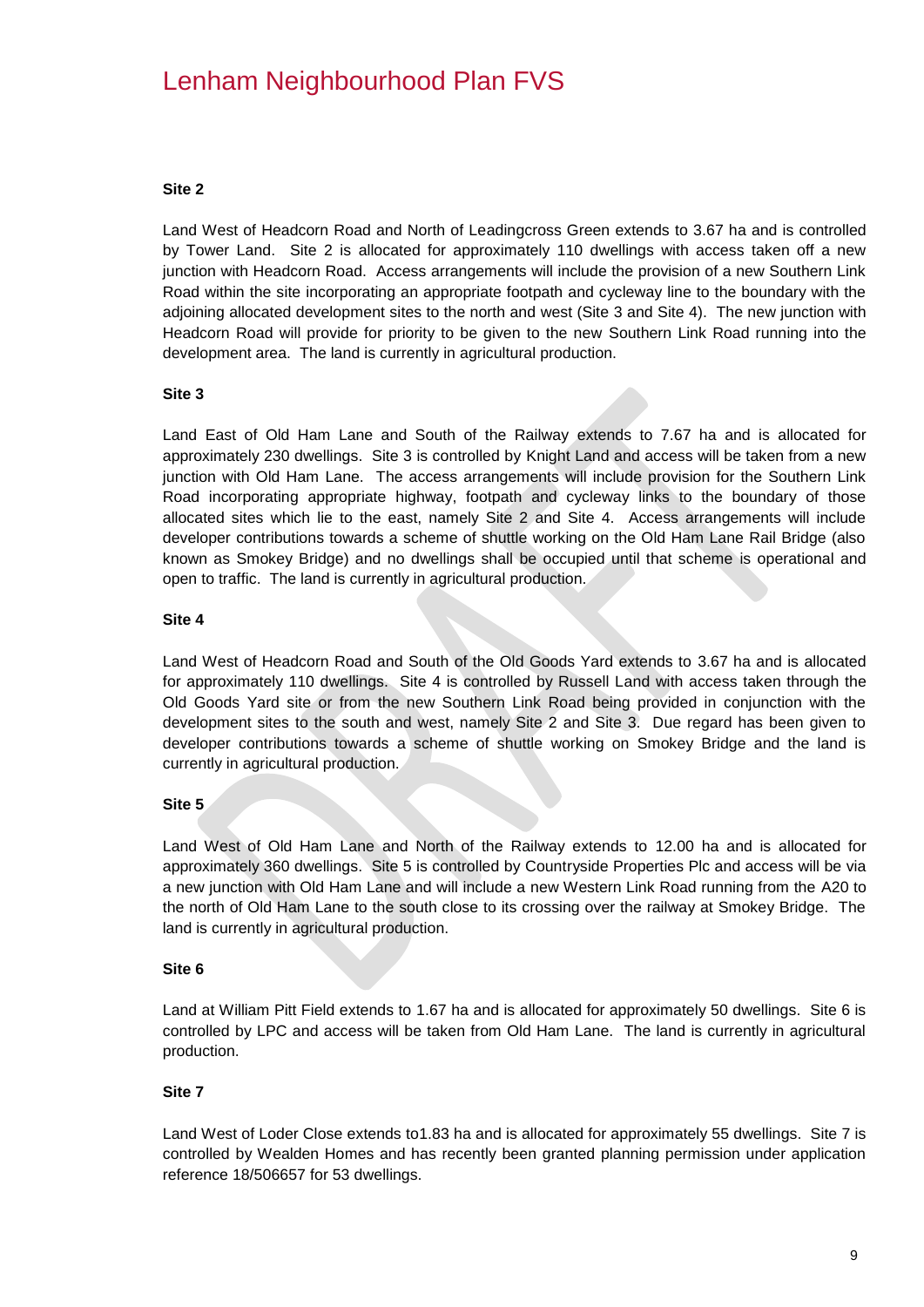### <span id="page-9-0"></span>**5. Benchmark Land Value (BLV)**

- 5.1 To define land value for any viability assessment, a BLV should be established on the basis of the EUV of the land, plus a premium for the landowner. The premium for the landowner should reflect the minimum return at which it is considered a reasonable landowner would be willing to sell their land. The premium should provide a reasonable incentive, in comparison with other options available, for the landowner to sell land for development while allowing a sufficient contribution to fully comply with policy requirements. Landowners and site purchasers should consider policy requirements when agreeing land transactions. This approach is referred to as EUV+.
- 5.2 In order to establish the BLV all stakeholders, including plan-makers, landowners, developers, infrastructure and affordable housing providers should engage with and provide robust and open evidence to inform this process.
- 5.3 In all cases, BLV should:
	- **Fully reflect the total cost of all relevant policy requirements including planning obligations** and, where applicable, any CIL charged;
	- Fully reflect the total cost of abnormal costs;
	- Allow for Site-Specific Infrastructure costs:
	- Allow for Professional Site fees;
	- Allow for a premium to land owners (including equity resulting from those building their own homes); and
	- Be informed by comparable market evidence of current uses, costs and values wherever possible. Where recent market transactions are used to inform assessment of BLV this should be evidenced that these transactions were based on policy compliant development. This is so the previous price is based on non-policy compliant developments and not used to inflate values over time.
- 5.4 This last bullet point is addressed further by the research document *Viability and the Planning System: The Relationship between Economic Viability Testing, Land Values and Affordable Housing in London*  produced collaboratively by Kingston University, Ramidus, Royal Agricultural University Cirencester and University of Reading in January 2017*.* This research paper sought expert opinion from key players in the viability sector in order to demystify some of the complexities of BLV, also referred to as 'threshold land value'. The research paper stated that BLV is normally assessed by an EUV+ approach or via an assessment of Market Value based on the RICS Global Valuation Standards, which in turn is based on either analysis of comparable land transactions or a residual valuation. Overall, the EUV+ approach was favoured by the majority of respondents, despite the recognition that the premium element can be difficult to assess in some circumstances. The interviews gave strong support to a view that the use of comparable evidence to establish a threshold land value was not valid where such transactions had been predicated on the hope, assumption or prediction that either the plan determined contribution could be reduced to a negotiation or on appeal or that the eventual sales figures will be higher than those built into the financial viability assessment. It was therefore considered fundamental that the argument that the appraisal should be undertaken "*making sure that it is truly policy compliant*". If it is not, a transaction at a higher price simply leads to a reduction in affordable housing and a loss to the community. This argument was discussed at length in the protracted Parkhurst Road Appeal which further endorsed EUV+ over purchase price.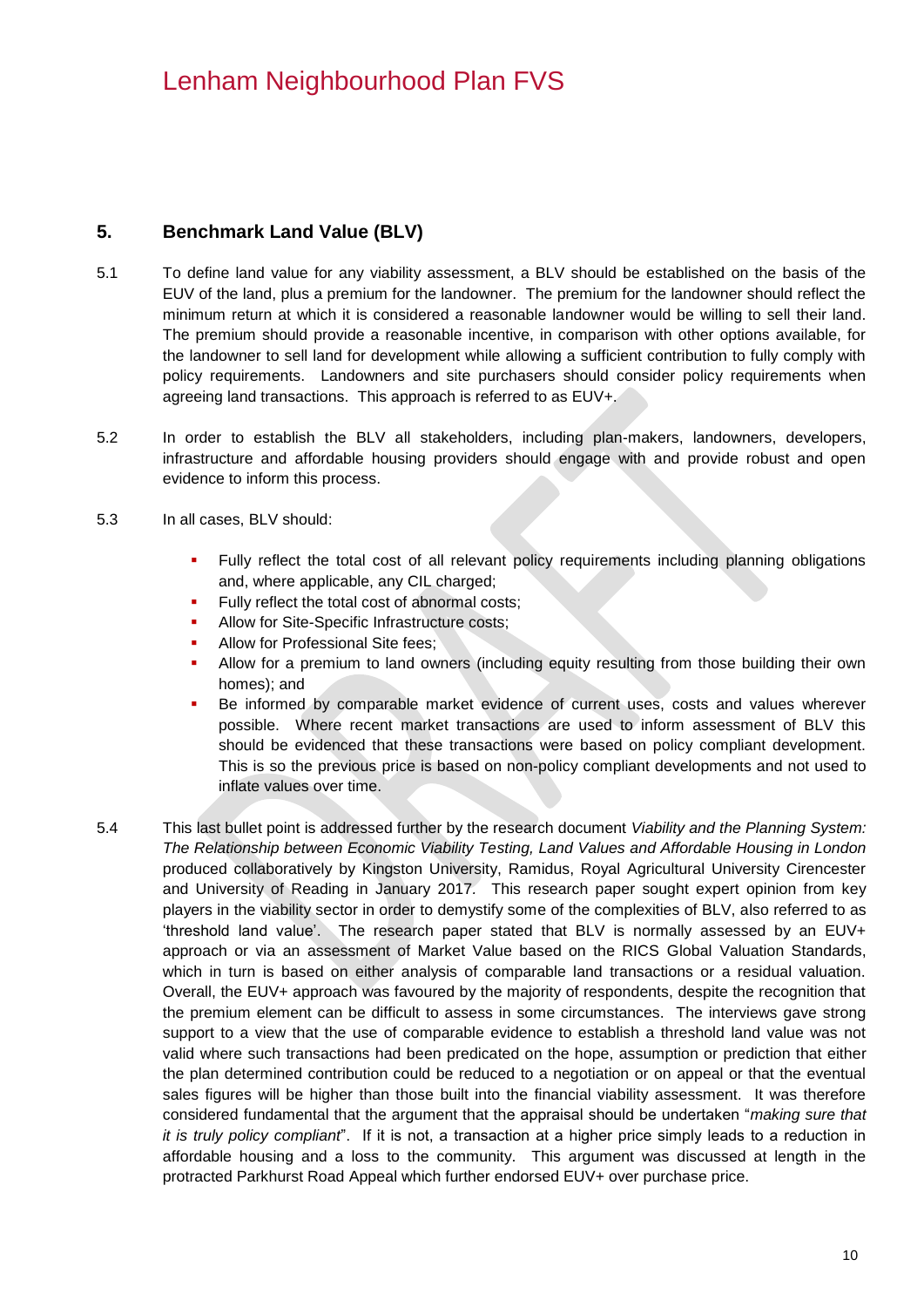- 5.5 The typologies adopted for this FVS are modelled in such a way that the output is the RLV with a fixed level of profit which reflects the risk and reward for a developer. The RLV is then cross-referenced against the EUV and a landowner premium which is the EUV+. Due regard has been given to the Maidstone Borough Council Revised Plan and CIL Viability Study undertaken by Peter Brett Associates LLP in July 2015 which is the most up-to-date viability study for Maidstone Borough. The conclusions of this report were that land values for large greenfield sites were £1,125,000/ha on a net developable basis. This includes both EUV and development value and is broken down in the typologies so that the EUV £25,000/ha based upon agricultural values in Maidstone. It is worth noting that agricultural values identified in the Tonbridge & Malling Local Plan Viability Study are assessed at £23,500/ha and a significantly higher EUV for those parcels of agricultural land on the edge of villages of £50,000/ha which would certainly apply in Lenham. It is also worth noting that the development land value of £1,125,000/ha identified in the Maidstone Borough Council Revised Plan and CIL Viability Study is similar to the figure of £990,000/ha identified as the minimum land value for option agreements in terms of land price identified in the Tonbridge & Malling Local Plan Viability Study.
- 5.6 Therefore, for the purposes of assessing the viability of the sites in Lenham a landowner premium is set at £1,125,000/ha less the EUV of £25,000/ha.

### <span id="page-10-0"></span>**6. Residual Land Value (RLV)**

- 6.1 In order to establish the RLV it is necessary to undertake an appraisal of each site using Argus Circle Developer ('Argus'), a widely used tool which seeks to establish a residual value for a development scheme taking into account all of the costs of development including Section 106 costs, CIL and an appropriate return for a developer in the form of a minimum level of profit. All of the appraisals are identical save for the quantum of housing and the inputs have been sourced from empirical market evidence and established market practice. These are summarised as follows:
	- i. Gross Development Value ('GDV') The GDV is the value of the completed residential units based upon analysis of comparable evidence in Lenham, a summary of which is provided in **Appendix B**. A flat rate of £3765 per sq.m (£350 per sq.ft) has been adopted. Similarly, each typology allows for 40% affordable housing under Policy DM13 of the MBLP 2017. A blended rate has been adopted of 60% of the private GDV which reflects a mix of affordable tenures including social rent, affordable rent and intermediate housing. This is a similar approach to that adopted by Tonbridge & Malling Borough Council and is aligned with affordable housing values in this part of Kent.
	- ii. Primary Build Costs ('PBC') PBC for the build has been derived from the Building Cost Information Service ('BCIS') rebased for Maidstone as at August 2019, a copy of which is provided in **Appendix C**. The BCIS approach is one endorsed by most Local Authorities, including Tonbridge and Malling Borough Council. Furthermore, a 5% contingency is applied to the PBC as well as the externals and abnormal costs. All costs are inclusive of main contractors' preliminaries, overheads and profit, but exclusive of VAT.
	- iii. Externals The External costs cover all external works including highways and road infrastructure within each development parcel, utilities and service infrastructure, landscaping, open space and parking. Many of these items will depend on individual site circumstances and can only properly be estimated following a detailed assessment of each site. External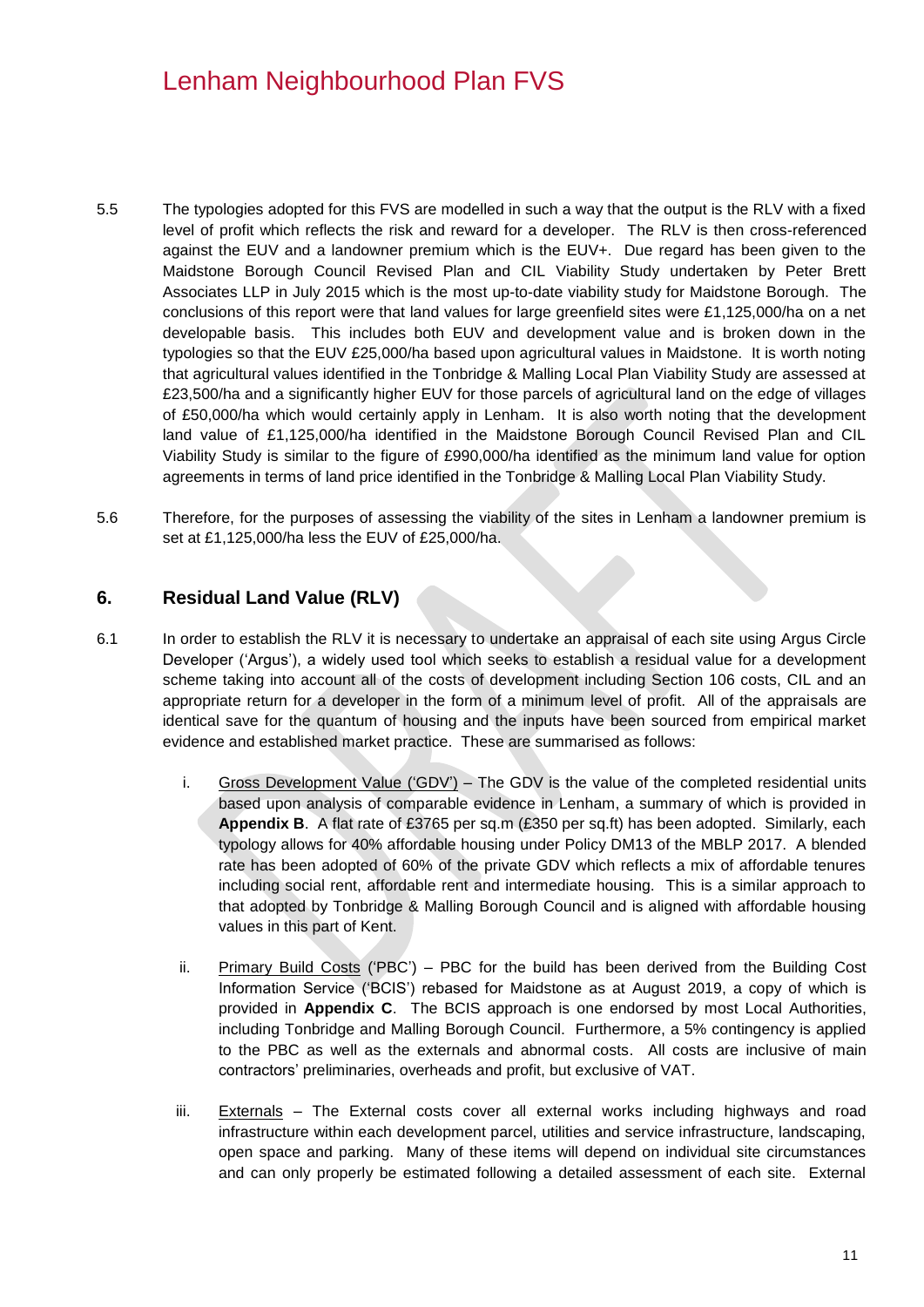costs typically range from 10% to 20% of PBC and given the way that these land parcels are predominantly stitched together in an edge of village location a rate of 10% has been adopted for the FVS. It should be noted that the external works allowance in the Maidstone Borough Council Revised Plan CIL Viability Study is also 10%.

- iv. Abnormals and Enabling Works A rate of £5,000/unit has been allowed for enabling works to open up the sites for the delivery of housing although no site specific abnormal costs have been allowed for at this juncture. Given the fact that the sites are in agricultural use with no demolition works or historic land uses which are likely to result in land remediation it is considered appropriate to leave any abnormal costs to be dealt with at planning application stage. Sufficient allowances have been made for within the FVS for known delivery costs including contingency sums although any significant abnormal costs may have a bearing on individual sites following more intrusive investigations.
- v. Fees In line with the Maidstone Borough Council Revised Plan and CIL Viability Study and the most recent Local Plan Viability Study for Tonbridge and Malling Borough Council a rate of 10% has been adopted for all professional fees applied to the PBC, externals and abnormal costs. Likewise, sales and marketing costs of 3% have been adopted across the board.
- vi. Delivery and Finance The FVS adopts a debit rate of 6% and a credit rate of 1% on 100% of cost over a cash activity period and includes preconstruction, construction and sales at an absorption rate of 3 open market units per month with the affordable housing sold on a 'Golden Brick' basis.
- vii. Section 106 and CIL For the purposes of this FVS a CIL rate of £99 per sq.m has been adopted on the market housing along with an additional allowance of £10,000 for both the market and affordable housing which is considered more than sufficient for the purposes of the viability typologies.
- viii. Profit The PPG on Viability refers to a range of 15% to 20% of GDV as a suitable return to developers in order to establish the viability of plan policies. It is worth noting that the Local Plan Viability Study for Tonbridge & Malling Borough Council adopts 20% of the GDV of the market housing and 6% of the value of the affordable housing. Other Local Authorities adopt blended rates of between 15% and 17.5%. This FVS adopts 20% of the market GDV and 6% of the affordable GDV with a blended rate of around 16.3%.

### <span id="page-11-0"></span>**7. Conclusions**

7.1 This FVS focuses on the seven typologies relating to the SHDS allocated in the LNP and concludes that all can be brought forward with a policy compliant provision of affordable housing, Section 106 and Community Infrastructure Levy ('CIL') payments whilst maintaining an appropriate landowner premium and a developer's return, summarised as follows: